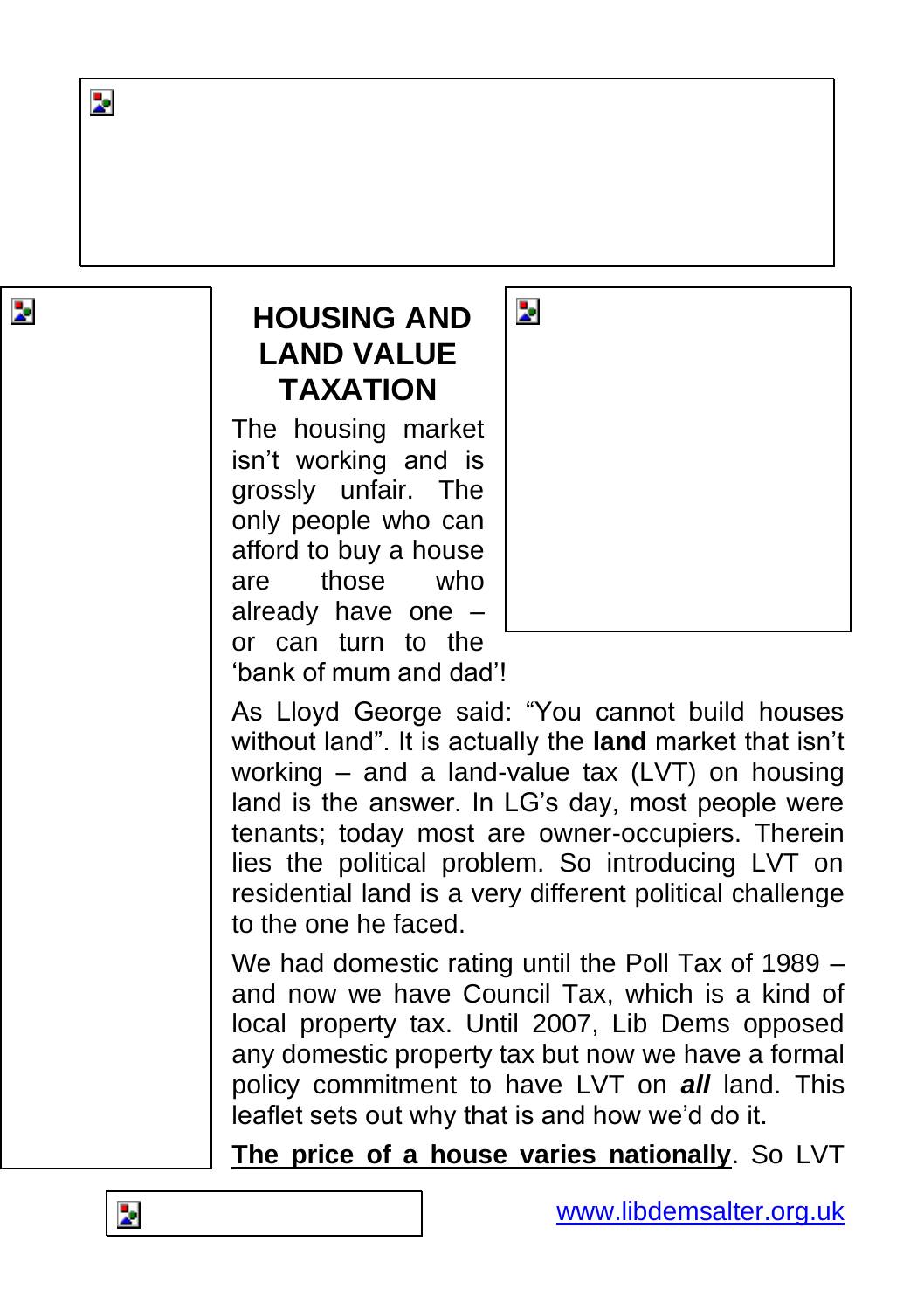

needs to be primarily a national tax (see our leaflet 'LVT: Local or National?').

**House prices change with time.** Different factors affect price/value in different locations: from a bus stop moving to a new motorway passing nearby. **Regular revaluations** need to be done if any annual property tax is to remain fair.

The biggest problem with the old rating system – and with Council Tax now – is the failure of Government to ensure regular revaluations, coupled with the lack of a national element to the tax, which would ensure fairness as between local authorities.<sup>1</sup>

As time passes since the last valuation, more people are paying too much (or too little). The longer one delays a revaluation, the more protests there will be by 'losers' when it is eventually done.

It is no good trying to restrict domestic property tax to new homes. Apart from the artificiality of assessing what a new dwelling **would have** been worth in 1992 (which is what happens now when deciding which CT Band to assign it to), it is very unfair on the owners of new homes. The uplift in value which results from all new infrastructure that has been built since 1992 is all piled onto the developers and eventually occupiers of a few new homes, while everyone else gets a 'free lunch'.

For example, when a bypass was built near Newbury, residents found their homes gained 20% in value overnight. Local congestion reduced and access to the rest of the country improved. **But only the Council Tax on** *newly built* **properties was increased**. It can work the other way, just as unfairly, if something is built near homes which reduces their value.

A more fundamental unfairness exists with a property tax that does not distinguish between what the owner and occupier *do* to

<sup>&</sup>lt;sup>1</sup> Both problems were avoided with non-domestic rating, hence 'Uniform' Business Rates (UBR).

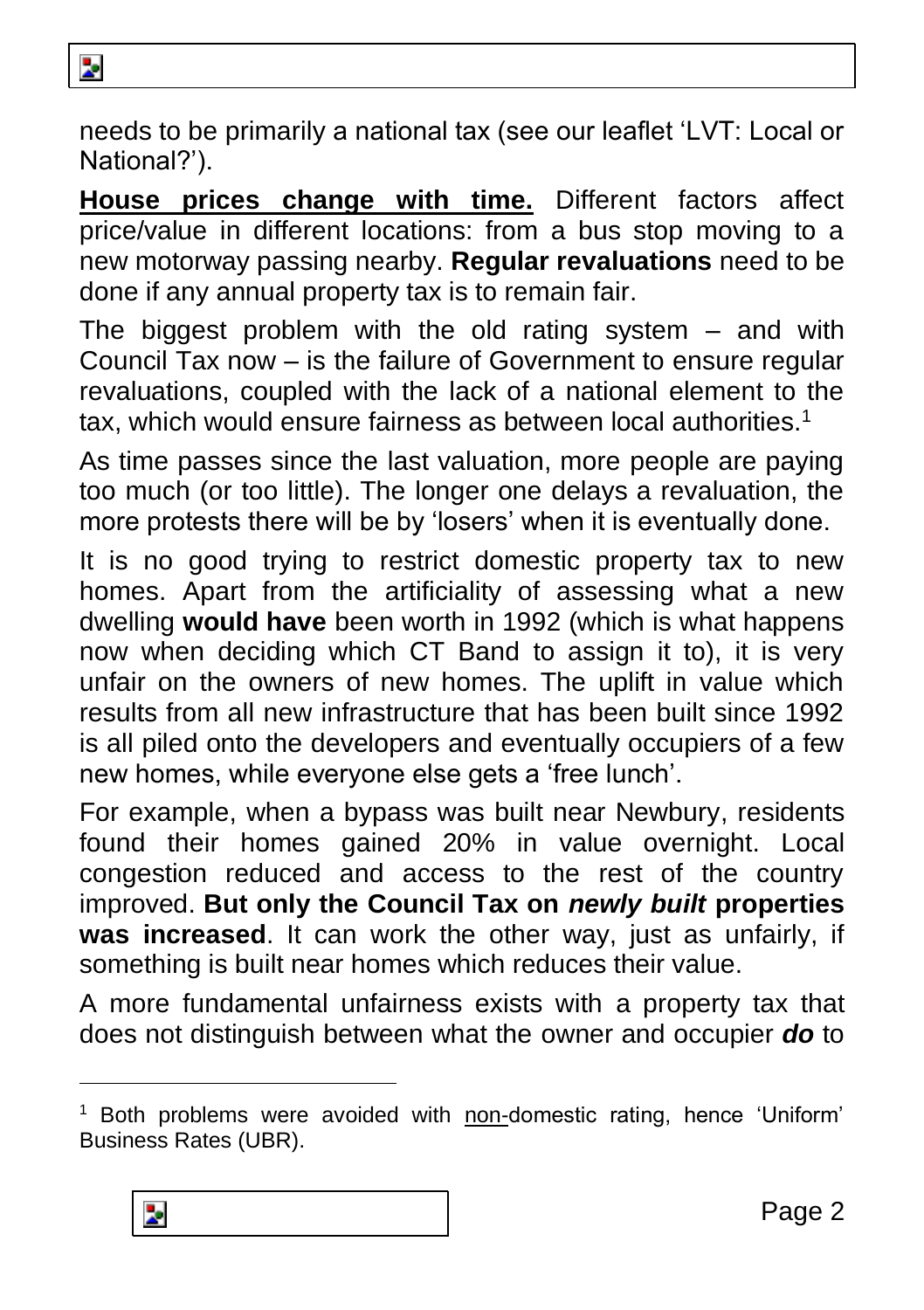the house – which they've earned - and what happens to the site and its surroundings – out of pure luck. That is where LVT comes in. There would be **no tax on the building**: only the annual rental value of the site would be taxed.

It is important to emphasise **rental** value, because rents vary over time much less than capital / market prices of dwellings. People are more familiar with house **prices** than rents. However there are plenty of domestic rental transactions: easily enough for competent valuers to both separate the site value from the building value and to assess rental value.

Other countries, with more modern property tax systems than ours, regularly assess site values separate from buildings (even if they don't have LVT) and produce 'value maps' to make the tax base transparent. These maps can be accessed online.

Moving **business** rates to a **site-value** basis (Lib Dem policy for 20 years, now called Commercial Landowners Levy) will help the housing market significantly – but not enough. Underused commercial land currently paying little or no rates will cost owners more to hold, thus become more likely to be built out in whatever use is most appropriate – and in most of the country it is homes that are most needed.

The whole national economy would benefit from a gradual but determined policy shift away from taxing earnings to taxing the **'locked away' unearned wealth in our housing stock**. The Coop Party's 2009 Manifesto, supporting LVT, expressed it well:-

*"A key policy concern for the future has to be to keep growth in house prices consistent with other parts of the economy…. the shortage of homes in the UK has been artificially created by a poorly functioning property market."*

Between 1995 and 2006, total UK domestic mortgage debt rose from 54% to 84% of GDP; value of housing stock rose from 142% to 268% of GDP. Meanwhile the average household income needed by first-timers to buy increased by 200%. This represents a massive transfer of wealth towards those with